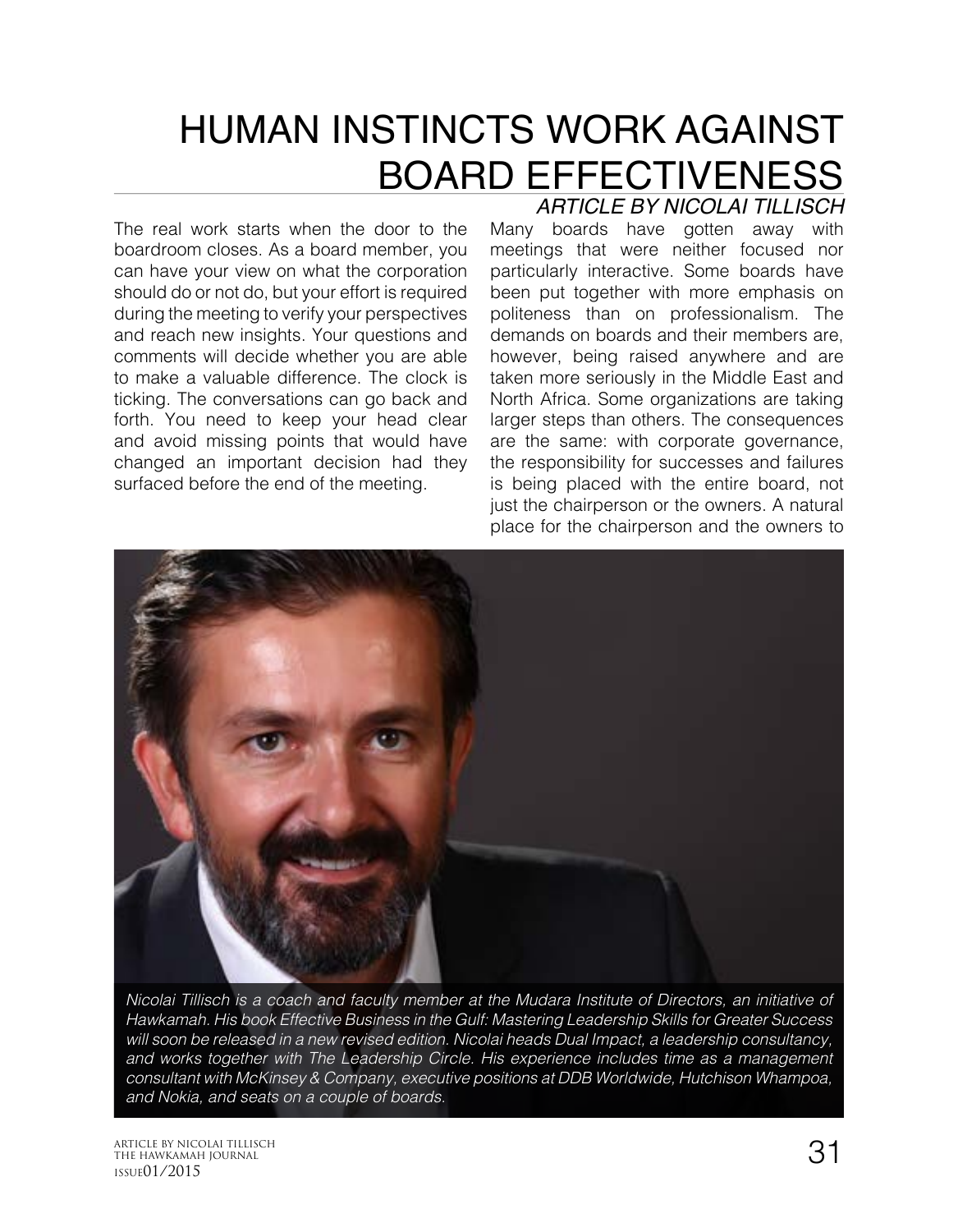begin is with the selection of board members. The experience of a board should reflect the critical needs of the business, and together, the members should have at least a basic understanding of the work that they are supposed to do together. And yet this work does not really start before the door to the boardroom closes, regardless of whether all have prepared themselves properly in advance. The time that passes inside the boardroom is precious.

## *Competencies alone do not determine effectiveness*

Even competent board members can act in mysterious ways under the pressure of the need to make big decisions and engage in complex discussions. Bob Anderson is a leadership expert from the United States who has conducted perhaps the most comprehensive quantitative study of leadership effectiveness, providing some handy insights for anyone sitting on a board. Using his Leadership Circle Profile model, Anderson has analyzed half a million assessments of individuals ranging from chairpersons to boards and executives a couple of levels down in the organization.

His studies confirm that 18 competencies reflecting popular theories about board work and leadership in a wider sense have a very strong correlation with leadership effectiveness. He also importantly dissects behavioral patterns that anyone who has spent extensive time in board meetings can recognize. The 18 healthy competencies are counterbalanced by a set of reactive tendencies that have a clear negative impact on effectiveness. In other words, our basic human instincts can cut through our sophisticated knowledge, and the assumptions that you make about yourself can limit your potential in life in general – and in a board meeting, for that matter.

"Decisiveness," "strategic focus," and "vision" are attributes that would be natural to look for when selecting new board members. Anderson includes them in the competency group that he calls "achieving." The group of reactive tendencies working against it contains "pleasing," "conservative," and "passive." We all naturally have them in us. Our lives would be less gentle, predictable, and relaxed if this were not the case, but in large amounts, they jeopardize our professionalism. For example, if you fear that others will dislike you if you say something that they do not like to hear, then it can suppress everything you have ever learned about strategy and decision-making. Even though it is evident what a board member should say and do given his or her insights, it might feel more comfortable for him or her to go along with the other board members in a sensitive discussion. The statistics are solid: the correlation between the two aforementioned groups of opposing competencies and reactive tendencies is clearly negative.

# *Board members are human after all*

Textbooks state that board members should not just follow the stream but go against it when it is in the company's interest. It is said that the board should never be a comfortable place. Board members should be recruited based not only on their competences but also on whether they have a history of speaking their own mind and demonstrate this in the interview process for the board position. Anyone chairing or sitting on a board should, however, still pay careful and continuous attention to the issue.

We humans are hardwired to react instinctively to danger whether we meet a hungry lion on the African savannah or exposed to a sudden pressured situation in a boardroom, where personal reputation and considerable amounts of money are at stake. When we are threatened and allow our instincts to rule, we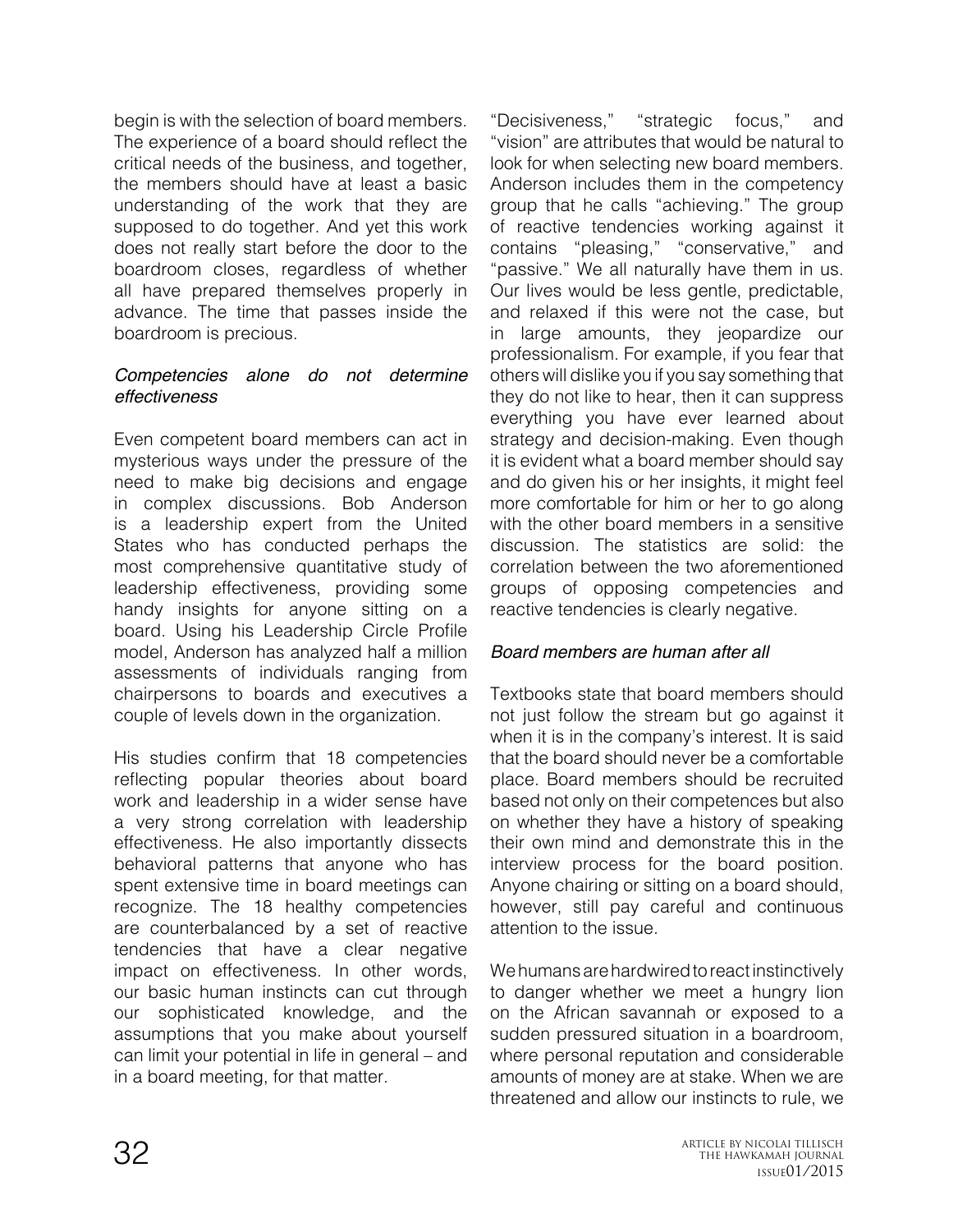do one of three things: fight, flight, or freeze. The tendencies to please, be passive, or stick to old conventions fall into the freeze category of this triad. Unless we are highly conscious about our inner workings, words can slip out of our mouths faster than we can properly think them fully through. The problem is more likely to occur in the boardroom, when it is least supposed to. "I agree with the chairman's wise words." "No, I do not have anything more to add." "If we just do what we normally do, then everything will be fine." There are good reasons that people often spend so much energy contemplating what they have already said.

Corporate governance is, furthermore, flavored by the cultures of the United States and the United Kingdom, two of the torchbearers in the domain. In these cultures, people challenge each other more than is common in the Middle East and North Africa. An American or British board member is less likely to suppress contrary views and to stick to the protocol than a board member from the region. Geert Hofstede is a pioneer in cross-cultural studies, and his research shows that this difference in behavior is not just anecdotal.

Hofstede has generated index scores for how national cultures vary along five dimensions. Three of these dimensions relate closely to the pleasing, unresponsiveness, and conservatism factors in Anderson's model. First, "power distance" reflects the extent to which people accept and adapt their behavior to others higher up in a hierarchy. The United Kingdom scores 35 on this index, which is relatively low, while Saudi Arabia is at 95, which amongst the absolutely highest in the world at the end of the index. A Saudi board member is more likely than a British one to follow his chairman, despite disagreeing on critical issues. Second, "collectivism" means that people associate with and act like the others in the group that they are part of, as

opposed to behaving individualistically. The United Kingdom and Saudi Arabia score 11 and 75 on collectivism, respectively. The former is very low close to the other end of the index, while the latter again is high. A Saudi board member is more likely to sneak out of a discussion in which he disagrees with most of the board. Finally, "uncertainty avoidance" refers to one's level of comfort with change and uncertainty. The pattern is the same. The United Kingdom is low at 35, while Saudi Arabia is high at 80. A Brit is more likely than a Saudi national to point out that he or she finds that the board is ineffective and suggest new ways of running their meetings.

All 12 countries in the Middle East and North Africa that Hofstede covers fall into the upper half of the indices for power distance, collectivism, and uncertainty avoidance meaning that they score high on all of them. The United Arab Emirates and Kuwait are together with Saudi at the very top. Meanwhile, both the United Kingdom and the United States are in the lower half of all three indices. There are, of course, individual board members who deviate from their local norms, but the big picture of national averages is clear.

## *The chairperson alone cannot control effectiveness*

A chairperson who realizes that his or her board struggles with decision making, strategic focus, and achieving results might take the matter into his or her own hands. The board members who are least active could be told to speak up more in the meetings if they want to keep their seats. The chairperson could start preparing him- or herself even more for the meetings to avoid missing anything and push the members during the meetings to live up to his or her own high standards. After all, such dedication is what enables many entrepreneurs to overcome barriers and helps career professionals to